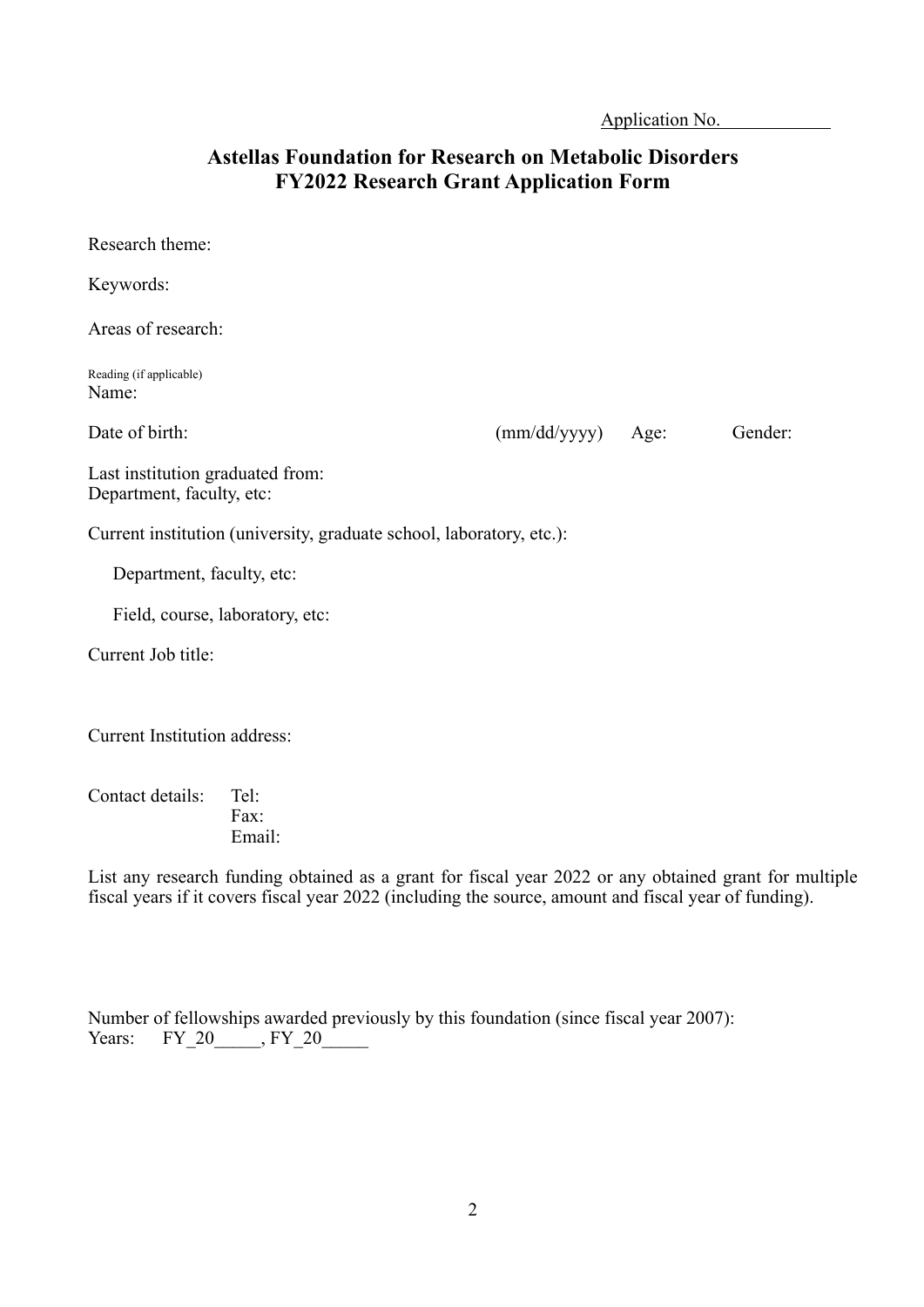Name

[Ⅰ] Graphical Abstract (Describe your proposal such as research concept, research purpose etc. in a diagram.)

[Ⅱ] Objectives of your research proposal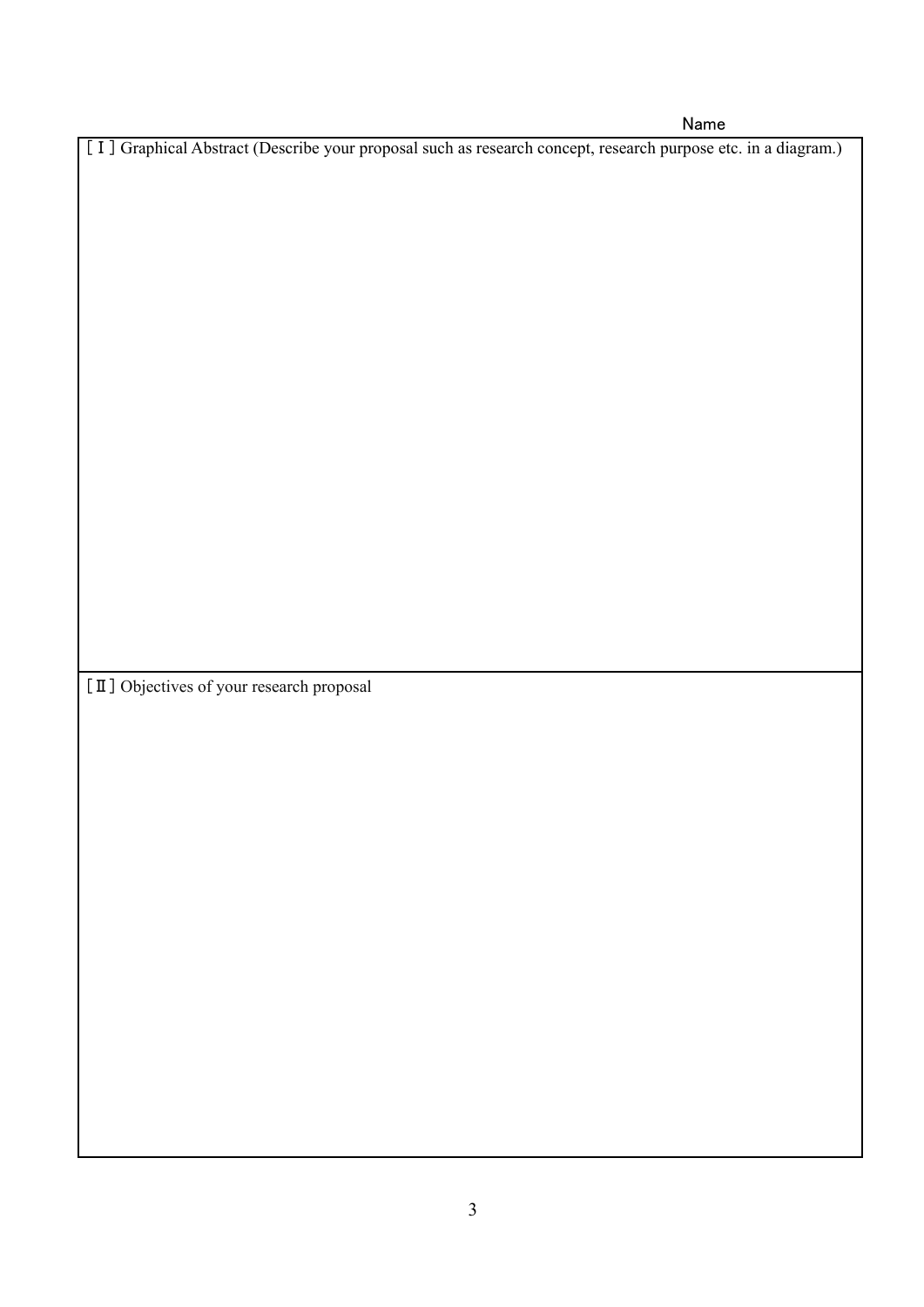[Ⅲ] Outline of your research plans

[Ⅳ] Appeal Points for your research proposal and feasibility